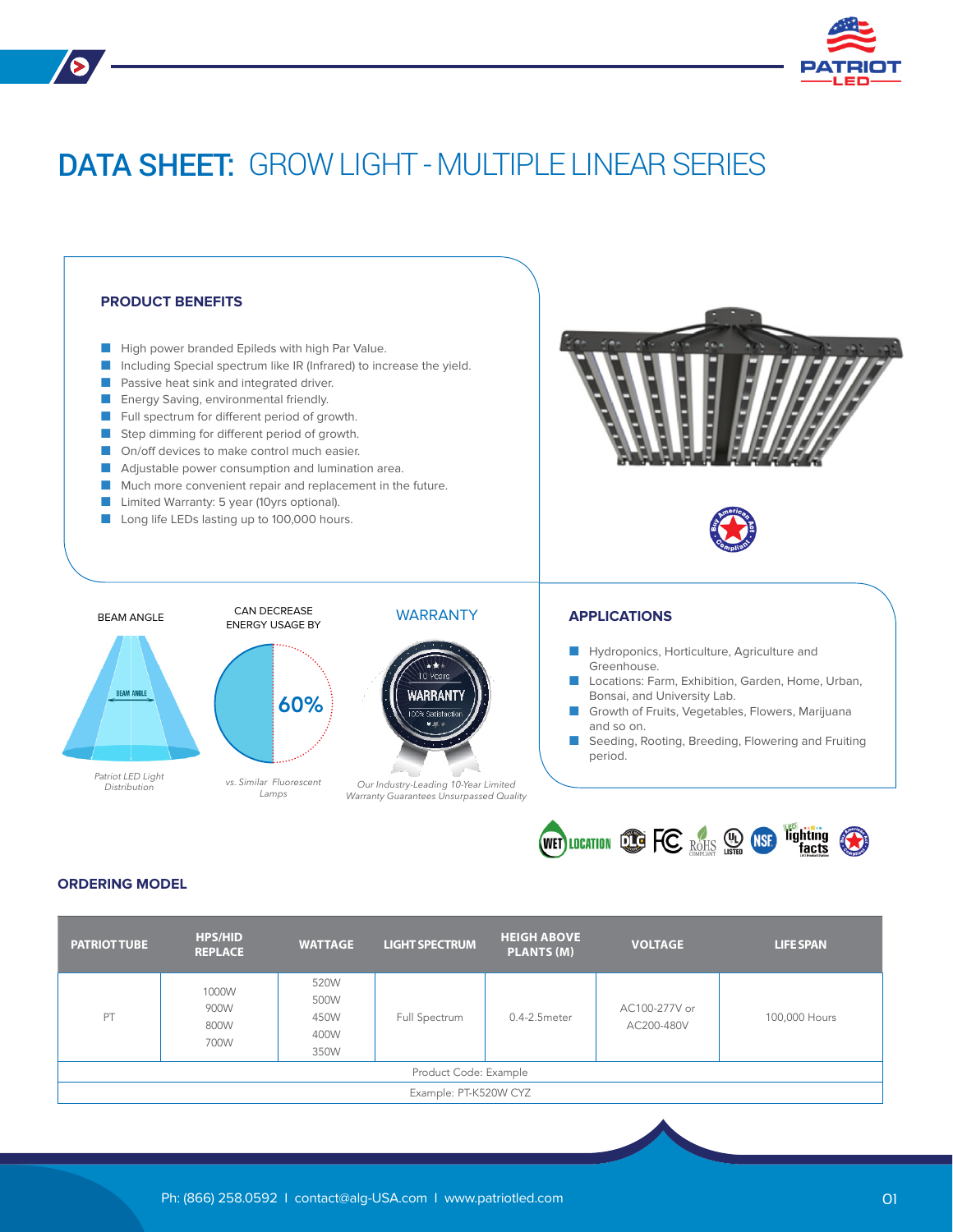

# **PRODUCT SPECIFICATION**

 $\blacktriangleright$ 

| <b>PRODUCT NO.</b>                      | <b>BAA/TAA</b><br><b>OPTION*</b> | <b>RATED LAMP</b><br><b>WATTAGE</b> | <b>INPUT VOLTAGE</b> | <b>HPS/HID.</b><br><b>REPLACE</b> | <b>LUMENS</b> | <b>RATED HOURS</b> |  |
|-----------------------------------------|----------------------------------|-------------------------------------|----------------------|-----------------------------------|---------------|--------------------|--|
| LED GROW LIGHT - MULTIPLE LINEAR SERIES |                                  |                                     |                      |                                   |               |                    |  |
| PT-K520W CYZ                            | Yes                              | 520W                                | AC100-277V/200-480V  | 1000W                             | 26000         | 100,000 hours      |  |
| PT-K500W CYZ                            | Yes                              | 500W                                | AC100-277V/200-480V  |                                   | 25000         | 100,000 hours      |  |
| PT-K450W CYZ                            | Yes                              | 450W                                | AC100-277V/200-480V  | 900W                              | 22500         | 100,000 hours      |  |
| PT-K400W CYZ                            | Yes                              | 400W                                | AC100-277V/200-480V  | 800W                              | 20000         | 100,000 hours      |  |
| PT-K350W CYZ                            | Yes                              | 350W                                | AC100-277V/200-480V  | 700W                              | 17500         | 100,000 hours      |  |

# **PHYSICAL DATA**

| <b>PRODUCT NO.</b>                      | <b>LIGHT SPECTRUM</b> | <b>SIZE</b>      | <b>HEIGH ABOVE PLANTS (M)</b> | <b>CERTIFICATION</b>       |  |  |  |  |
|-----------------------------------------|-----------------------|------------------|-------------------------------|----------------------------|--|--|--|--|
| LED GROW LIGHT - MULTIPLE LINEAR SERIES |                       |                  |                               |                            |  |  |  |  |
| PT-K520W CYZ                            | Full Spectrum         | 23.6'x31.5'x3.1' | 0.4-2.5meter                  | UL, cUL and Lighting Facts |  |  |  |  |
| PT-K500W CYZ                            | Full Spectrum         | 23.6'x31.5'x3.1' | 0.4-2.5 meter                 | UL, cUL and Lighting Facts |  |  |  |  |
| PT-K450W CYZ                            | Full Spectrum         | 23.6'x31.5'x3.1' | 0.4-2.5meter                  | UL, cUL and Lighting Facts |  |  |  |  |
| PT-K400W CYZ                            | Full Spectrum         | 23.6'x31.5'x3.1' | 0.4-2.5 meter                 | UL, cUL and Lighting Facts |  |  |  |  |
| PT-K350W CYZ                            | Full Spectrum         | 23.6'x31.5'x3.1' | $0.4 - 2.5$ meter             | UL, cUL and Lighting Facts |  |  |  |  |

#### **SPECTRUM**



440nm Royal Blue



660nm Deep Red



460nm Blue



730nm Deep Red



525nm Green

625nm Red

380nm to 800nm wavelength full spectrum Our supplemental spectrum LED lights are perfect for plants, which want to supplement their existing lighting system.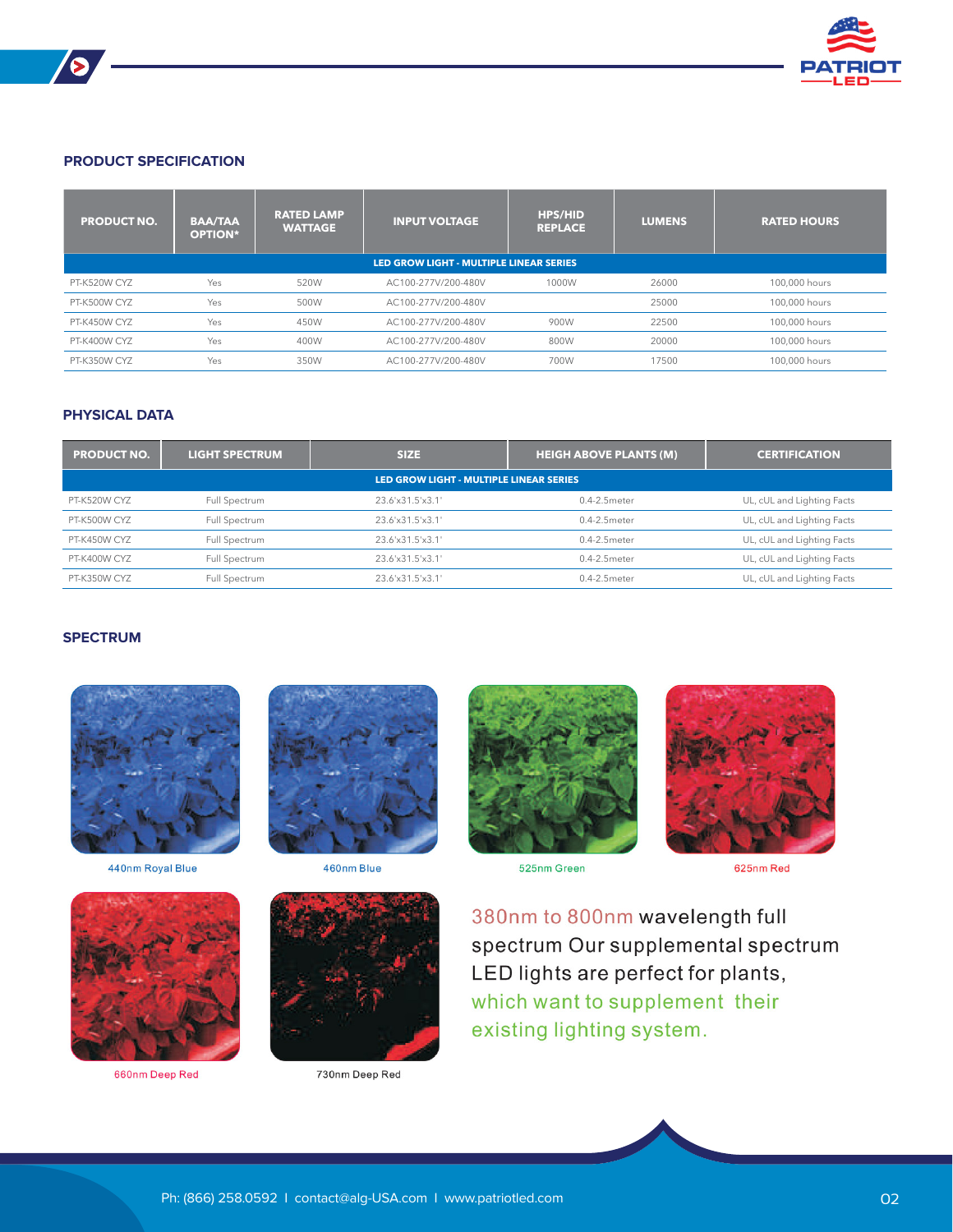

# **OPTICAL PARAMETERS**

 $\blacktriangleright$ 





## **OPTICAL PARAMETERS**